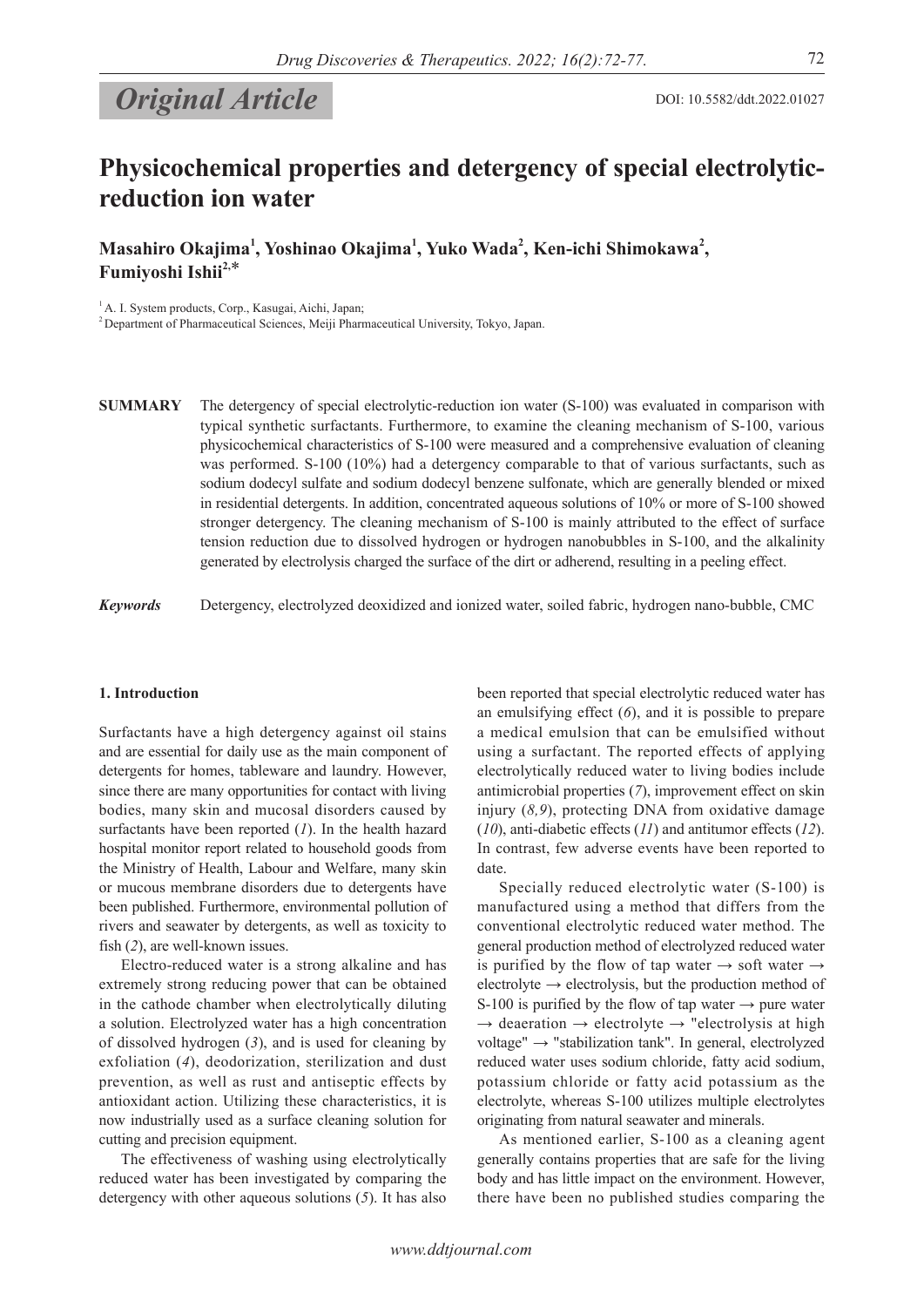cleaning action of S-100 with synthetic surfactants commonly used as residential detergents. In this study, the detergency of S-100 was evaluated in comparison with typical synthetic surfactants. Furthermore, to investigate the cleaning mechanism of S-100, various physicochemical characteristics of S-100 were measured and a comprehensive evaluation of cleaning was performed.

# **2. Materials and Methods**

# 2.1. Materials

Special electrolytic-reduction ion water (product name S-100) was provided by A. I. System Products Corp. (Aichi, Japan). Sodium dodecyl sulfate (SDoS) was purchased from FUJIFILM Wako Pure Chemicals Co., Ltd. (Osaka, Japan). Sodium dodecyl benzene sulfonate (DBS) and Sodium 1-decane sulfonate (SDeS) were purchased from Kanto Chemical Co., Inc. (Tokyo, Japan). All other reagents were special grade.

Contaminated cloth for measuring detergency was standard artificially contaminated cloth EMPA 101 (Fabric type: cotton, dirt component: carbon black/olive oil) purchased from Nippon Shizai Co., Ltd. (Osaka, Japan).

# 2.2. Methods

#### 2.2.1. Preparation of sample solution

S-100 stock solution was used as 100% sample solution, and S-100 stock solution was diluted with purified water to prepare aqueous solutions of various concentrations (10, 30, 50 and 80%). Three different anionic surfactants of SDoS, DBS and SDeS were used as comparative controls. Each surfactant was prepared as an aqueous solution with various concentrations (0.1, 0.5, 1.0 and 1.5%).

# 2.2.2. Detergency test

Each sample solution (25 mL) was placed in a sample bottle, immersed in a contaminated cloth (EMPA 101) cut to  $1.5 \times 1.5$  cm, attached to a shaker and shaken at 185 rpm for 30 minutes. The contaminated cloth was taken out and rinsed with purified water for 5 minutes  $\times$  2 times. After which, the reflectance of the contaminated fabric was measured before and after shaking using a compact color and whiteness meter (Color Mater NW-11, Nippon Denshoku Industries Co., Ltd., Tokyo, Japan). The cleaning efficiency was calculated using the following formula. First, the amount of dirt was calculated from the reflectance using the Kubelka-Munk formula (I):

 $K/S = (1 - R)^{2}/2R$  (I)

 $(K = Absorbance coefficient, S = Light scattering)$  $coefficient, R = Surface reflectance)$ 

Furthermore, the soil removal rate (%) (II) was calculated using the following equation:

Dirt removal rate  $(\% )$  =

$$
\frac{\text{contaminated cloth K/S - cleaning cloth K/S}}{\text{contaminated cloth K/S - Clean cloth K/S}} \times 100 \text{ (II)}
$$

#### 2.2.3. Evaluation of various physicochemical properties

The surface tension of each sample solution was measured by the ring method using a Du Noüy surface tension meter. The oxidation-reduction potential (ORP) of various sample solutions was measured using HORIBA ORP electrodes. The pH of each sample solution was measured using a HORIBA pH electrode. Both measurements were performed at room temperature ( $25 \pm 1$ °C).

# **3. Results**

3.1. Cleaning efficiency of S-100 and various synthetic surfactants

The concentration of each surfactant was set to 0.1, 0.5, 1.0 and 1.5% with reference to the critical micelle concentration (CMC) of each component. In addition, S-100 was tested in aqueous solutions with concentrations of 50% and 100% for confirming concentration dependence, as well as 10%, which is a concentration used industrially as a cleaning agent. The cleaning efficiency of 10% S-100 aqueous solution was about 90% of the cleaning efficiency of 0.1% SDoS or 0.1% DBS aqueous solution (Figure 1); it also showed higher cleaning efficiency than 0.1-0.5% SDeS aqueous solution. Furthermore, in order to investigate the concentration dependence of S-100 cleaning efficiency in more detail, a test to determine the cleaning efficiency for 30% and 80% concentrations was also conducted in addition to the 10, 50 and 100% aqueous solutions (Figure 2). The cleaning efficiency of S-100 increased in a concentration-dependent manner.

3.2. pH of S-100 and various synthetic surfactants at various concentrations

The pH of the S-100 stock solution (100%) was 12.3 and the pH of the 50% and 10% aqueous solutions were 12.0 and 11.3, respectively (Figure 3). In contrast, various synthetic surfactants were almost neutral at pH 5.5-7.0, irrespective of concentration.

3.3. Surface tension of S-100 and various synthetic surfactants

*www.ddtjournal.com*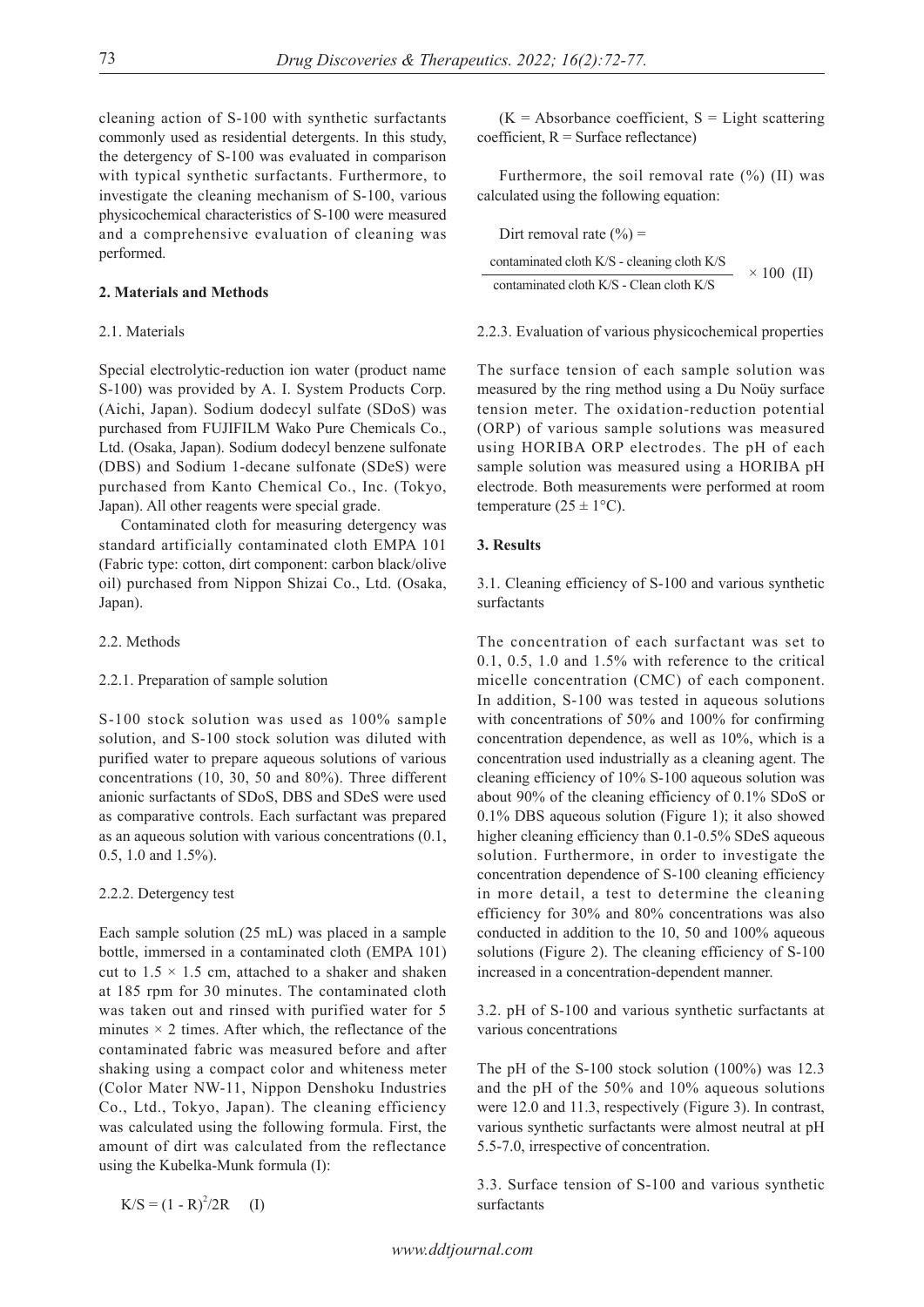

**Figure 1. Cleaning efficiency of S-100 and various synthetic surfactants.**  $(n = 5$ , mean  $\pm$  S.D.). PW: purified water.



**Figure 3. pH of S-100 and various synthetic surfactants at various concentrations.**  $(n = 5, \text{mean} \pm \text{S.D.})$ . PW: purified water.



Figure 5. ORP of S-100 and various synthetic surfactants.  $(n = 5,$ **mean ± S.D.).** PW: purified water, ORP: oxidation-reduction potential.

The surface tension of the S-100 stock (100%), 50% aqueous and 10% aqueous solutions were 62.3 dyn/ cm, 66.3 dyn/cm and 67.4 dyn/cm, respectively. These values were all lower than that of purified water (72.8 dyn/cm) (Figure 4). In contrast, the surface tensions of various synthetic surfactants were in the range of 41.8- 50.9 dyn/cm, and all the surfactants showed values lower than that for S-100.

# 3.4. ORP of S-100 and various synthetic surfactants

The ORP (oxidation-reduction potential) of the S-100 stock (100%), 50% and 10% solutions were -18.9 mV, -4.3 mV and 43.4 mV, respectively, which were



**Figure 2. Cleaning efficiency of S-100 at various concentrations. (***n*  **= 5, mean ± S.D.).** PW: purified water.



**Figure 4. Surface tension of S-100 and various synthetic surfactants. (** $n = 5$ **, mean**  $\pm$  **S.D.).** PW: purified water.



**Figure 6. Scattering intensity distribution of hydrogen nanobubbles in S-100 solution and purified water (%).** PW: purified water.

significantly lower than that of purified water (360.0 mV) (Figure 5). In contrast, the ORPs of various surfactants were between 250-370 mV, which were similar to or lower than the ORP of purified water.

3.5. Scattering intensity distribution of hydrogen nanobubbles in S-100 solution

The particle size and particle size distribution were measured using the zeta-potential and particle size analyzer system ELSZ-1000ZS (Otsuka Electronics Co., Ltd., Osaka Japan). S-100 was confirmed to contain particles with an average particle size of 1-3 nm (average particle size 1.3 nm) (Figure 6).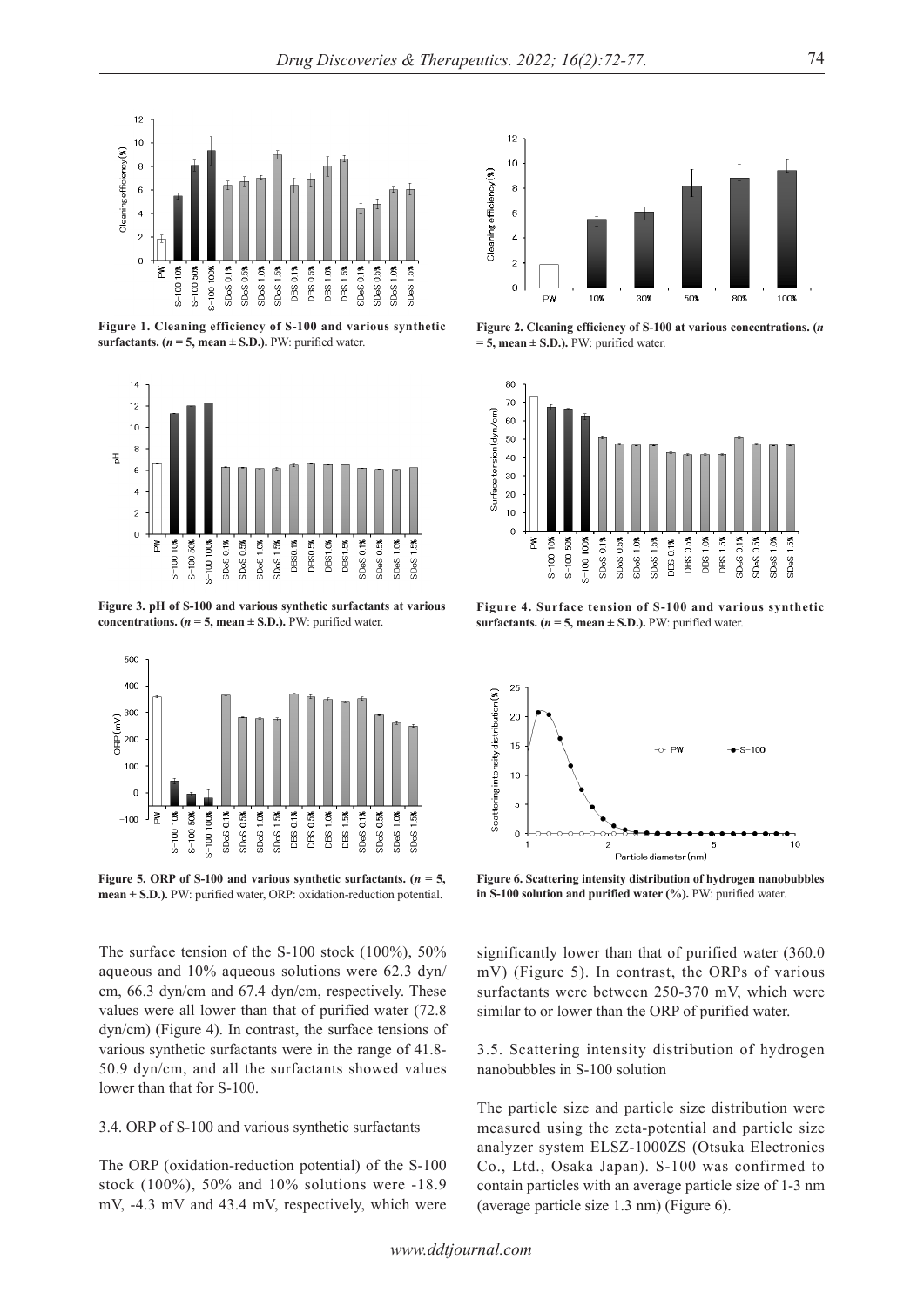| Table 1. Names and structural formulas of surfactants used in this study |  |
|--------------------------------------------------------------------------|--|
|--------------------------------------------------------------------------|--|

| Surfactant name                       | Chemical structural formula                            | <b>MW</b> | $CMC$ (mM)  |
|---------------------------------------|--------------------------------------------------------|-----------|-------------|
| Sodium dodecyl sulfate (SDoS)         | $C_1$ <sub>2</sub> H <sub>25</sub> OSO <sub>3</sub> Na | 288.38    | 8.2         |
| Sodium dodecyl benzenesulfonate (DBS) | $C_8H_{17}C_6H_4SO_3Na$                                | 348.50    | $3.5 - 8.9$ |
| Sodium 1-decanesulfonic acid (SDeS)   | $C_{10}H_{21}SO_3Na$                                   | 244.33    | 40          |

CMC (Critical micelle concentration in pure water at 25℃), MW: Molecular weight, CMC: critical micelle concentration, SDoS: Sodium dodecyl sulfate ( $C_{12}H_{25}OSO_3Na$ ), DBS: Sodium dodecyl (octyl) benzenesulfonate ( $C_8H_{17}C_6H_4SO_3Na$ ), SDeS: Sodium 1-decanesulfonic acid ( $C_{10}H_{21}SO_3Na$ )

# **4. Discussion**

In order to evaluate the detergency of S-100 special electrolyzed reduced water in comparison with typical synthetic surfactants, the detergency of contaminated cloth immersed in different aqueous solutions was determined. Evaluated synthetic surfactants included SDoS, DBS and SDeS, which are typical anionic surfactants commonly used as house or skin cleansers (Table 1).

The 10% S-100 aqueous solution, which is currently used as a cleaning agent for precision machinery, has a comparable cleaning power to that of various surfactants generally used in residential detergents (Figure 1). Furthermore, in order to investigate the concentration dependence of S-100 cleaning efficiency in more detail, the cleaning efficiencies for 10, 30, 50, 80 and 100% concentrations were also determined. The cleaning efficiency of S-100 increased in a concentration-dependent manner (Figure 2). These results clarified that S-100 has a cleaning power comparable to that of various synthetic surfactants. In order to further investigate the mechanism of this cleaning, pH, surface tension and ORP were measured as physicochemical properties of the S-100 aqueous solution, and compared with that of various synthetic surfactant solutions (Figures 3, 4 and 5).

In general, as a mechanism by which pH contributes to cleaning, alkaline agents negatively charge the surface charge of the dirt and the adhesion surface, thereby increasing the electrostatic repulsion force, and making it easier for the dirt to detach from the adhesion surface. This mechanism is known to contribute to cleaning by preventing reattachment (*13*). Therefore, the pH values of S-100 and various synthetic surfactants were measured (Figure 3). S-100 shows alkalinity because, in the water electrolysis process, water molecules are reduced at the cathode to generate hydrogen  $(H<sub>2</sub>)$  and subsequently hydroxide ions  $(OH<sub>-</sub>)$ ) (reaction formula 1). Various aqueous surfactant solutions are almost neutral possibly because the degree of dissociation of the sulfone and sulfate groups in each surfactant is large and does not affect pH.

 $2H_2O + 2e^- \rightarrow H_2 \uparrow + 2OH^-$  (reaction formula 1)

As a mechanism by which the surface tension

contributes to cleaning, for example, a surfactant with a surface tension-reducing action is adsorbed on the cleaning liquid and adhesion surface, and this contributes to cleaning by removing the dirt and dispersing the dirt in the cleaning liquid. Therefore, the surface tensions of S-100 special electrolytic reduced water and various synthetic surfactants at various concentrations were measured (Figure 4). Higher S-100 concentration corresponded to lower surface tension. In contrast, the surface tensions of various synthetic surfactants showed values lower than that for S-100. S-100 showed a lower surface tension than purified water because water molecules are reduced at the cathode to generate hydrogen  $(H<sub>2</sub>)$  in the water electrolysis process (reaction formula 1).

If dissolved hydrogen is present, the ORP may be low. Therefore, ORP was measured to estimate the dissolved hydrogen concentration in S-100 electrolyzed reduced water and various synthetic surfactants (at  $25^{\circ}$ C and at each concentration) (Figure 5). The low ORP in S-100 may be due to the dissolved hydrogen generated at the cathode in the water electrolysis process to produce S-100. The ORP of dissolved hydrogen approaches that of purified water with dilution, but the hydrogen concentration does not decrease with dilution. In other words, even in a 10% solution in which S-100 is diluted 10-fold, the reducing power estimated from the reduction potential of S-100 is not simply reduced to 1/10; this can be explained by assuming that there is hydrogen dispersed in addition to the dissolved hydrogen.

Kikuchi *et al*. (*14*) found that dissolved hydrogen in electroreduction water obtained by electrolyzing an electrolyte solution contains dissolved hydrogen and colloidal nanobubbles (micro hydrogen bubbles) that are dissolved in molecular form above the saturation concentration. Therefore, if nanobubbles of hydrogen gas are also present in S-100, even if the dissolved hydrogen is diluted when the S-100 stock solution is diluted, then the hydrogen in the nanobubbles dissolves in the water. The hydrogen concentration may be higher than the concentration obtained by simply diluting S-100. Subsequently, according to the method of Takenouchi *et al*. (*15*), the particle size and particle size distribution were measured using a zeta-potential and particle size analyzer system. S-100 was confirmed to contain particles with an average particle size of 1 -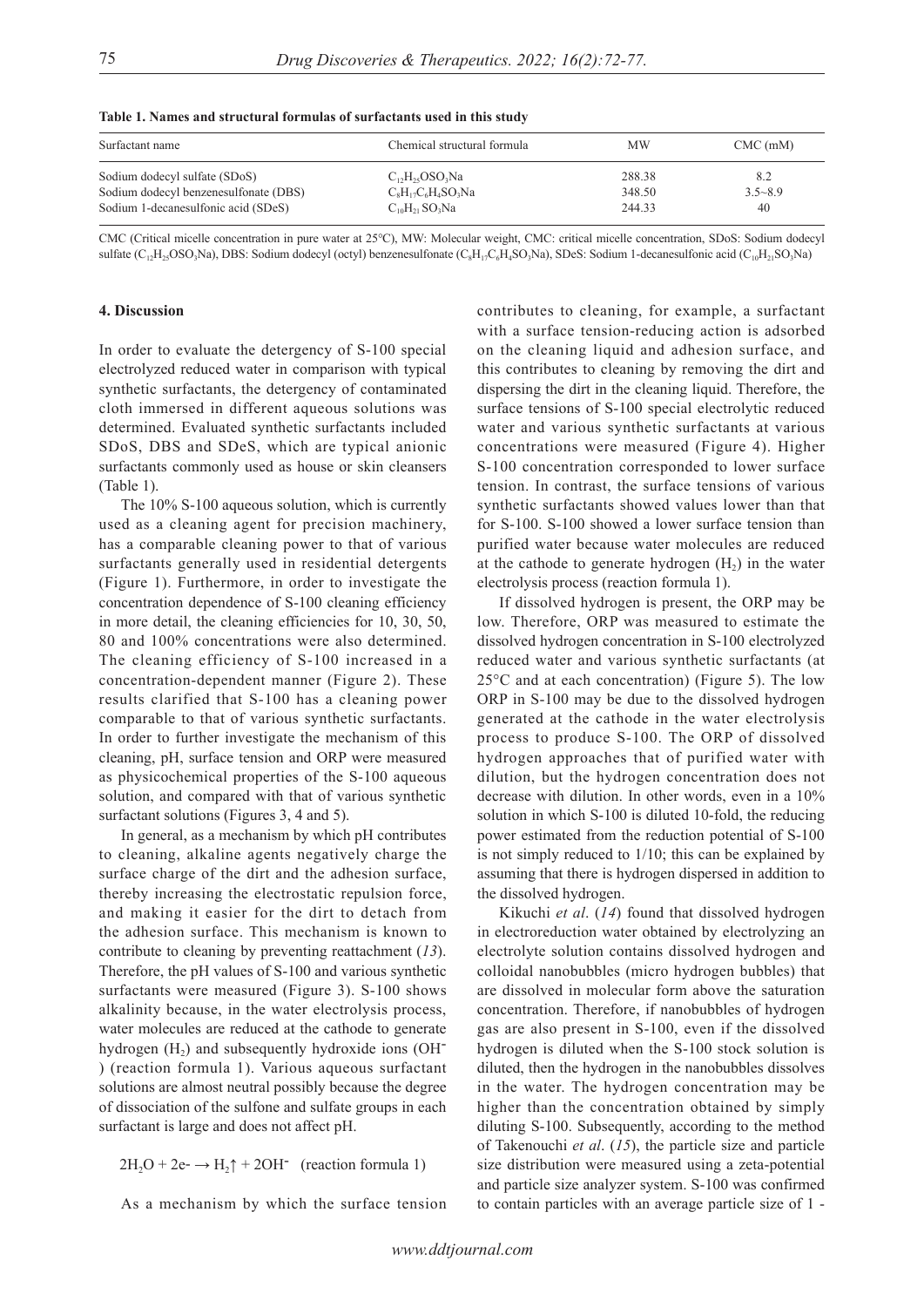3 nm (average particle size 1.3 nm) (Figure 6). These particles are likely to be hydrogen nanobubbles. Based on these results, the cleaning mechanism of S-100 compared with each surfactant is discussed below. The two main cleaning mechanisms for the three types of surfactants (SDoS, DBS and SDeS) used in this experiment are as follows. One is that the surfactant is dissolved in the water, and the interfacial tension between the dirt or its attached surface and water is lowered, thereby removing the dirt from the attached surface. The other is that the surfactant is adsorbed on the dirt surface and the adhesion surface, such that the sulfonate ions or sulfate ions in the structure negatively charge both surfaces and creates an electrostatic repulsive force between the dirt and the adhesion surface.

On the other hand, the cleaning mechanism of S-100 electrolytically reduced water on stains may cause separation of the dirt from the adhesion surface, as well as repelling between the dirt and the adhesion surface, due to a mechanism different from that of the surfactant. The reason for this is that hydrogen dissolves in water, or the presence of hydrogen nanobubbles reduces the surface tension of the solution, which reduces the interfacial tension between the dirt or its attached surface and water, and removes the dirt from the attached surface. The pH of S-100 solution becomes extremely high due to electrolysis, the dirt surface and adhesion surface are negatively charged, and electrostatic repulsion is generated between the dirt and the adhesion surface.

The cleaning efficiency of S-100 is concentrationdependent and linear at concentrations from 10 to 100%. However, compared to purified water (the control), the relationship is not completely proportional, and cleaning efficiency is not proportional to the dilution rate (Figure 2). In a 10% aqueous solution, in which S-100 is diluted 10 times, the cleaning efficiency of S-100 is not simply reduced to 1/10. The effect of alkalinity may have a stronger influence on the cleaning power than the effect of surface tension reduction. Therefore, cleaning efficiency was measured for NaOH aqueous solution with the same pH 12 as S-100 in the same experimental system, and found to be  $6.4 \pm 0.58\%,$ thus confirming the cleaning effect due to the alkaline cleaning solution.

In conclusion, S-100 special electrolyzed reduced water has the same detergency as other electrolytically reduced waters already on the market, and the 10% aqueous solution of S-100 was confirmed to have a cleaning power comparable to that of various surfactants such as SDoS and DOS that are mixed in general detergents. In addition, the cleaning mechanism considered from the various physicochemical properties of S-100 are mainly due to the effect of surface tension reduction by dissolved hydrogen or hydrogen nanobubbles in S-100 and the alkalinity generated by electrolysis. Furthermore, the peeling effect may have been produced by charging the surface of the oil stains.

# **Acknowledgements**

We would like to thank Mr. Toshihiko Kuga for cooperating in his graduation research and many other members of our laboratory for this research.

# *Funding*: None.

*Conflict of Interest*: Special electrolytic-reduction ion water (S-100) used in this study was manufactured by A. I. System products, Corp. Masahiro Okajima and Yoshinao Okajima are employees of A. I. System products, Corp.

#### **References**

- 1. Marks R, Dykes PJ. The effects of the detergent action of cleansing agents on the skin. Wien Med Wochenschr Suppl. 1990; 108:16-18.
- 2. Misra V, Lal H, Chawla G, Kumar V, Lal H, Viswanathan PN. Effect of linear alkyl benzene sulfonate in skin of fish fingerlings (Cirrhina mrigala): Observations with scanning electron microscope. Ecotoxicol Environ Saf. 1987; 13:164-168.
- 3. Sato U, Takeuchi M, Kawakubo H. The basic characteristics and the performance of precision washing of Na2SO4-electrolyzed reducing water. Journal of the Japan Society for Precision Engineering. 2012; 78:231- 235. (in Japanese)
- 4. Kuzuhara A. Study of new washing system using electrolytic reduction ion water. Tokyo Kasei University, Teacher training education promotion office annual report. 2017; 4:217-226. (in Japanese)
- 5. Takahashi T, Aso Y, Yamamoto T. Detergency of electrolysis water in laundering. Sen'i Gakkaishi. 2007; 63:109-116. (in Japanese)
- 6. Konomatsu A, Sugibayashi K, Okajima M, Ishii F. Preparation and stability of surfactant free emulsions using electrolyzed deoxidized and ionized water. Mater Tech. 2003; 21:273-285. (in Japanese)
- 7. Okajima M, Kanzaki M, Ishibashi Y, Wada Y, Hino F, KitaharaY, Shimokawa K, Ishii F. *In vitro* bactericidal activity against periodontopathic bacteria by electrolyzed ion-reduced water. Drug Discov Ther. 2011; 5: 306-310.
- Yoon KS, Huang XZ, Yoon YS, Kim S-K, Song SB, Chang BS, Kim DH, Lee KJ. Histological study on the effect of electrolyzed reduced water-bathing on UVB radiation-induced skin injury in hairless mice. Biol Pharm Bull. 2011; 34:1671-1677.
- 9. Shu T, Okajima M, Shimokawa K, Ishii F. The treatment effect of the burn wound healing by electrolytic reduction ion water lotion. Biosci Trends. 2010; 4:1-3.
- 10. Shirahata S, Kabayama S, Nakano M, Miura T, Kusumoto K, Gotoh M, Hayashi H, Otsubo K, Morisawa S, Katakura Y. Electrolyzed-reduced water scavenges active oxygen species and protects DNA from oxidative damage. Biochem Biophys Res Commun. 1997; 234:269-274.
- 11. Kim MJ, Kim HK. Anti-diabetic effects of electrolyzed